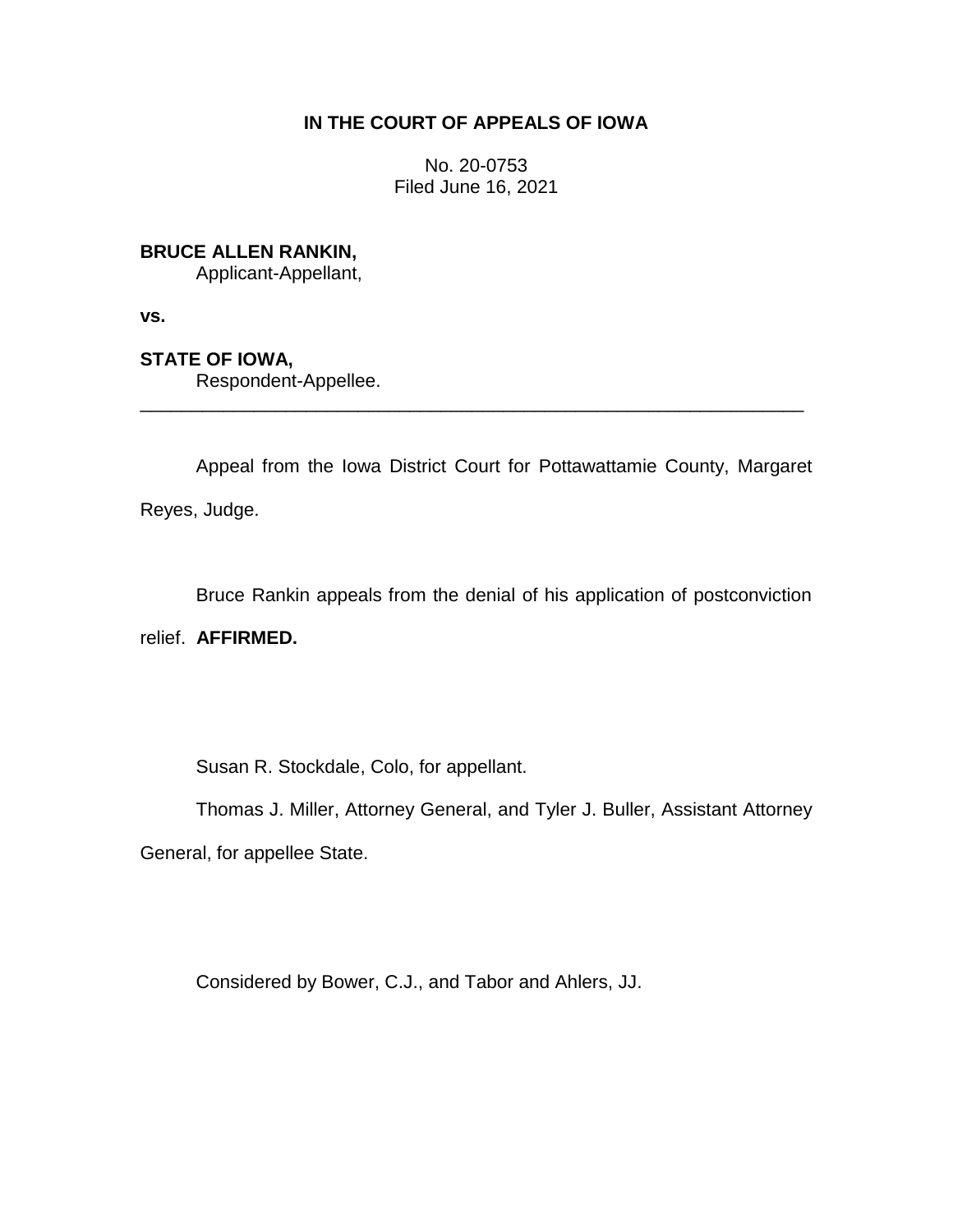## **BOWER, Chief Judge.**

Bruce Rankin appeals from a district court ruling denying his postconvictionrelief (PCR) application, which related to his 2018 bench trial and resulting conviction of two counts of indecent contact with a child. In the PCR proceedings, Rankin raised a number of claims but appeals only one issue. He contends the trial court in his criminal case was constitutionally required to conduct a colloquy on the record to ensure he was aware of his right to testify or not testify at the trial and was knowingly, voluntarily, and intelligently waiving that right. He argues if the trial court is required to make a record with regard to his waiver of his right to a jury trial, the trial court should have made a similar record with respect to his waiver of his right to testify. Rankin asserts his trial counsel was ineffective in failing to request the colloquy.

The PCR court observed that in *Schertz v. State*, the supreme court held trial courts are not required to conduct a colloquy concerning a defendant's decision whether or not to testify. 380 N.W.2d 404, 415 (Iowa 1985) (finding the decision of whether to testify is one of trial strategy, a matter in which the trial court should not be involved, and "better left to the criminal defendant and his or her counsel"). The PCR court consequently rejected the claim, finding Rankin's trial counsel was not ineffective for failing to make a meritless request.

On appeal, Rankin asserts *Schertz* should be revisited. However, our supreme court unanimously "decline[d a] defendant's invitation to retreat from our holding in *Schertz"* in 2003. *State v. Reynolds*, 670 N.W.2d 405, 413 (Iowa 2003). This court does not have the authority to overturn supreme court precedent. *State v. Hastings*, 466 N.W.2d 697, 700 (Iowa Ct. App. 1990). "We will not find counsel

2